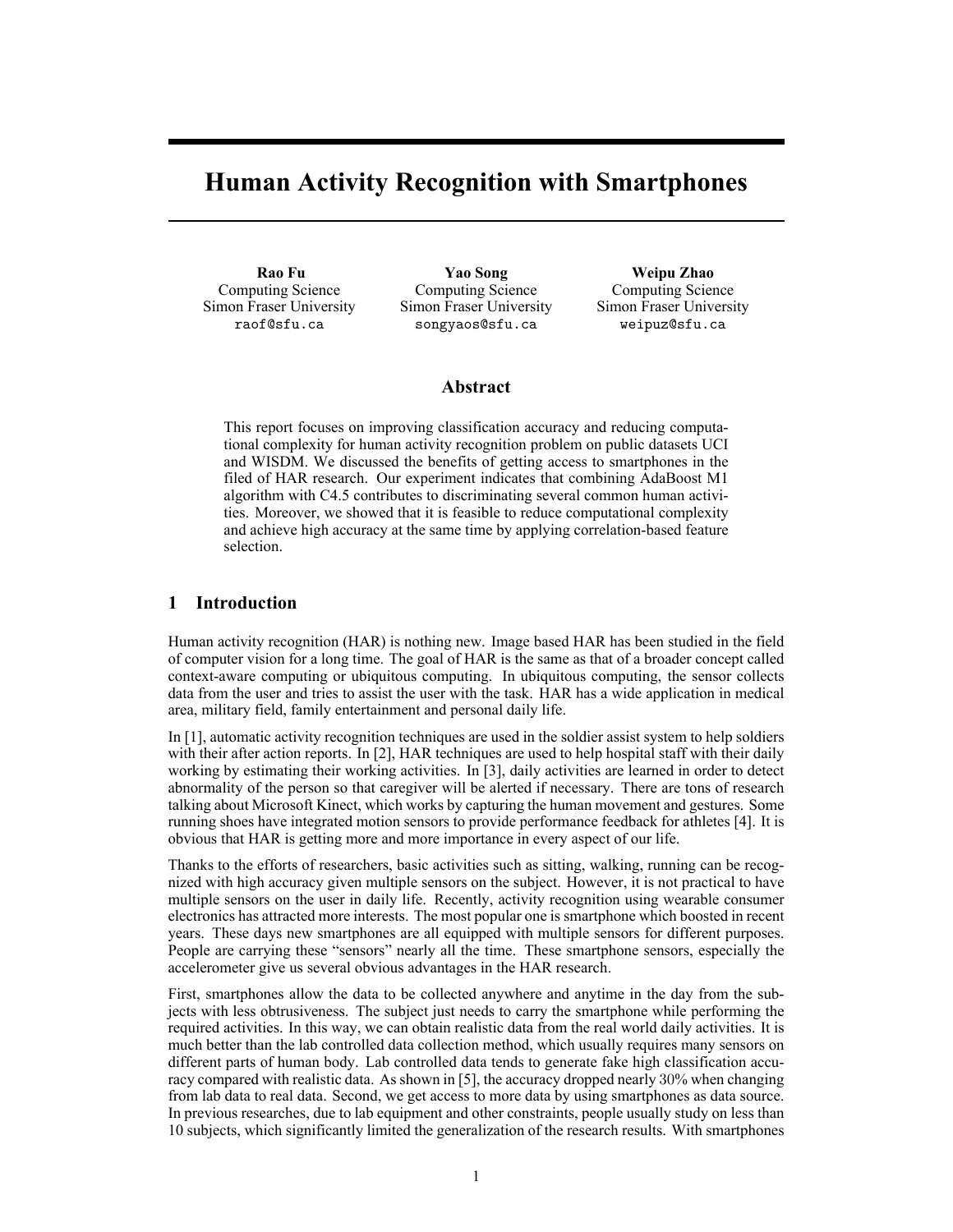as sensors, it is easy to have 30 subjects with different ages. People are using their phones all the time and the data can be accumulated over time. Overall, we can train the model based on a larger and more realistic dataset with smartphone sensors. However, the difficult problem is we only have one sensor source now and the position of the sensor is not accurately controlled by the researchers.

It has been shown by previous researches [6] that when the number of sensors decreases, the recognition accuracy tends to decrease as well. This fact is proved in smartphone based HAR research. In [7], the detecting accuracy for some activities, such as walking upstairs or walking downstairs is quite low. On the contrary, with multiple sensors, the recognition of such basic activities is not a difficult job [8]. It is also noted that the position of the sensor on the body will affect the recognition task. All this motivates us to study the smartphone based activity recognition problem.

From our point of view, there are mainly two ways to deal with the single sensor problem arising in the smartphone based HAR. The first method relies on the data collection and feature generation and selection step. If we can get access to more data, the model obtained after the training process is more likely to give a better prediction on the future testing data. The second method does not focus on the dataset, but the classification algorithm which trains the dataset. Researchers have tried different learning algorithms on their own datasets.

However, currently, different research groups use data collected by themselves from various sources. Moreover, most data are not available to the public. Among those available, raw data is seldomly provided, only transformed feature data is accessible. This makes it impossible to aggregate the data from different groups. It is also impossible to compare the results presented by different research groups. This lack of data situation stops us from generating new features based on raw data. However, given publicly available dataset, we can still try to target the important features to gain some insights into the smartphone based activity recognition problem.

In this paper, we focus on the second approach. We make use of publicly available datasets online and try to improve the classification accuracy by choosing the proper learning algorithm. We also reduce the computational complexity by employing feature selection algorithm. The rest of the paper is organized as follows: Sectoin 2 talks about the main approach we have utilized in the learning process. Section 3 presents and discusses our simulation results. Finally, we conclude our work in section 4.

# **2 Approach**

# **2.1 HAR Procedures**

According to [4], HAR process can be divided into several stages. We first obtain raw data from sensors. In the smartphone case, the data may come from the accelerometer. The raw data need to be preprocessed for classification training algorithm . For smartphone accelerometer, time series data were segmented into fractions. Features are then generated and selected based on raw data. Given enough data samples, we can train our model using proper learning algorithms.

# **2.2 Datasets**

In this report, we use two datasets publicly available online. The first dataset is from the WISDM group [7]. The data was collected from users carrying an Android smartphone with a data collection app in the lab environment. The Android phone is put in the subject's front leg pocket and five activities including walking , jogging, walking upstairs, walking downstairs, sitting, and standing, were monitored. The data was sampled at the rate of 20Hz. Then the raw data is segmented into 10 second segments without overlapping. So there are 200 data points in each segments. From 6 basic features, 43 features in total are generated from the raw data. Details about the features can be found in the original paper.

The second dataset is from [9]. The data was collected from 30 volunteers with the age range of 19-48 years old. Each subject performed six activities wearing a smartphone on the waist. The six activities are walking, walking upstairs, walking downstairs, sitting, standing and laying. The data was sampled at maximum rate of 50Hz. The segmentation method is different from the first dataset. The window size is 2*.*56 seconds. So there are 128 data points in each segment. However,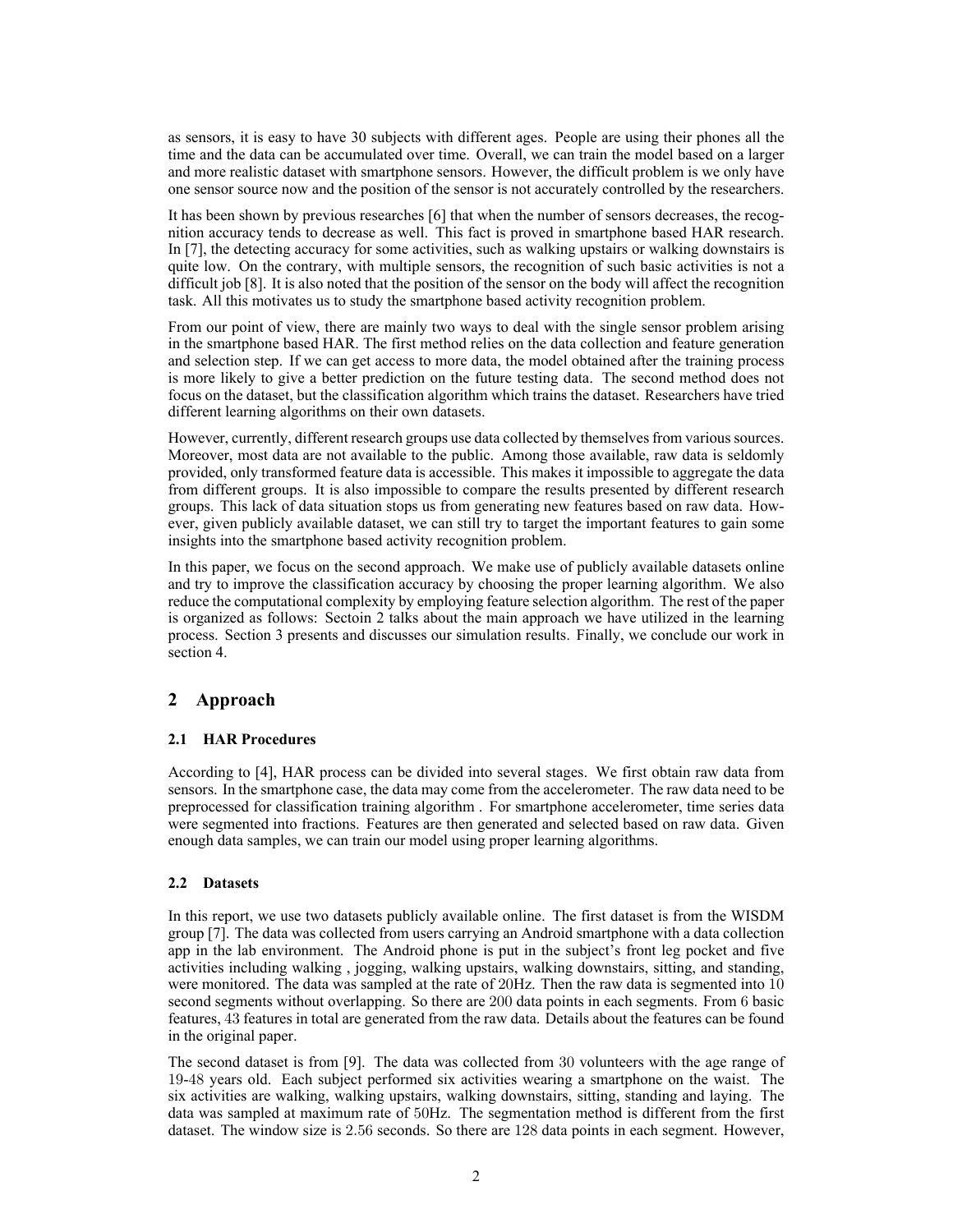the segments are 50% overlapped.

#### **2.3 AdaBoost M1**

Boosting method was first introduced by Yoav Freund and Robert Schapire [10]. As described in [11], it works by combining several weak learning algorithms with weights into a strong learning algorithm which yields higher accuracy than each base learning algorithm. AdaBoost, short for "adaptive boost", is an improved version of the original boosting algorithm in the way that it will adapt to the individual learner's error rates. In the WEKA [8], Adaboost M1[12] method is implemented.

Yoav Freund and Robert E. Schapire proves that when extending AdaBoost M1 to a multiclass classification problem, each weak learner has prediction accuracy more than 50%. In our experiment shown in section 3, the overall accuracy achieves over 80% when we only apply C4.5 algorithm. Therefore, using C4.5 as our weak hypothesis in AdaBoost M1, it is plausible to improve accuracy. The whole algorithm [12] is as below.

# **Algorithm 1** AdaBoost M1

**Precondition:** *input*  $(x_1, y_1), ..., (x_m, y_m), y_i \in Y = \{1, ..., k\}$ 

 **function** AdaBoost.M1(*x, y*)  $D_1(i) \leftarrow 1/m$ **for**  $t \leftarrow 1$  to  $T$  **do**  *call weak learning algorithm with D<sup>t</sup> compute hypothesis*  $h_t(x)$ <br>6 *calculate*  $\epsilon = \sum_{i \in h} f(x_i) \neq u$ *calculate*  $\epsilon = \sum_{i:h_t(x_i) \neq y_i} D_t(i)$ **if**  $\epsilon > 1/2$  **then**  *T ← t −* 1 *abort the loop* 10 **else**  $\beta_t \leftarrow \frac{\epsilon}{1 - \epsilon}$ **if**  $h_t(x_i) = y_i$  **then**  $D_{t+1}(i) \leftarrow \frac{D_t(i)}{Z_t} \times \beta_t$ 14 **else**  $D_{t+1}(i) \leftarrow \frac{D_t(i)}{Z_t} \times 1$ **return**  $h_{fin}(x) = argmax_{y \in Y} \sum_{t:h_t(x) = y} \log \frac{1}{\beta_t}$ 

The algorithm assigns weight distribution  $D_t$  to training instances. Initially,  $D_1$  is equally distributed among samples. It runs *T* iterations. For each iteration, it focuses on hypothesis misclassifications by applying the user-specified weak learning algorithm with distribution *D<sup>t</sup>* and for each misclassification, accumulating its distribution  $D_t(i)$ . The accumulation is used to obtain weights for correct classifications. Then we compute weighted distributions among instances and renormalize the results for next iteration distributions. In Algorithm 1, it is obvious that correct classification will always get a weight no more than 1, so its weight is smaller than incorrect classification. It explains that AdaBoost M1 puts the most weight on the "hardest" sample given a weak learning algorithm. Finally, for a given sample *x<sup>i</sup>* , we consider all rounds of hypotheses and their predictions for labels. We choose the label  $y_i \in Y$  that maximizes the sum of weights where the output of hypothesis  $h_t(x_i)$  is equal to  $y_i$  and set final hypothesis  $h_{fin}(x_i)$  output  $y_i$ .

#### **2.4 Correlation-based Feature Selection**

In practice, a high dimension of features might result in "curse of dimensionality". Moreover, some of these features might be redundant attributes and will mislead the modeling algorithm. Furthermore, taking irrelevant features into consideration might lead to over-fitting on test data because it decreases the importance of good quality features. In either case, a high dimension of features increases complexity and has a negative effect on final result. Hence, feature selection becomes essential in our experiment since we have 561 features in the original dataset.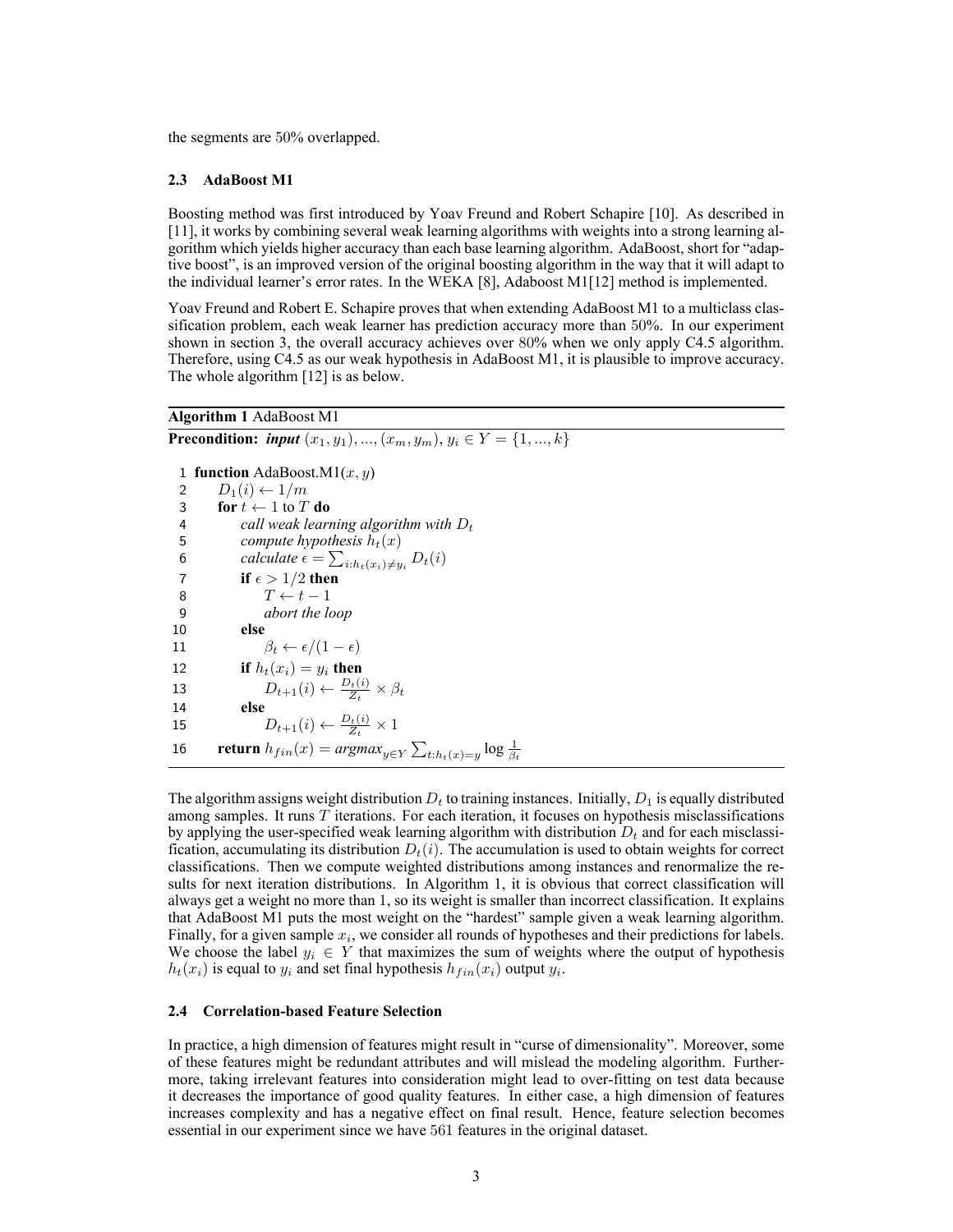| <b>Method</b>    | <b>Test</b> | F-measure accuracy $(\% )$ |      |                   |                 |                |        |                |  |  |
|------------------|-------------|----------------------------|------|-------------------|-----------------|----------------|--------|----------------|--|--|
|                  | option      | Walking<br><b>Upstairs</b> |      | <b>Downstairs</b> | <b>Standing</b> | <b>Sitting</b> | Laving | <b>Overall</b> |  |  |
|                  |             |                            |      |                   |                 |                |        |                |  |  |
| MC-sym           | testset     | 91.2                       | 77.5 | 77.5              | 95.0            | 96.0           | 100.0  | 89.3           |  |  |
| MC-HF-sym        | testset     | 91.1                       | 76.6 | 76.7              | 94.9            | 95.5           | 100.0  | 89.0           |  |  |
| C <sub>4.5</sub> | 10cv        | 95.2                       | 94.5 | 94.0              | 93.8            | 93.3           | 100.0  | 95.3           |  |  |
| C4.5             | testset     | 80.7                       | 72.2 | 79.1              | 83.0            | 79.6           | 100.0  | 82.9           |  |  |
| AdaBoost(10it)   | 10cv        | 99.2                       | 99.2 | 99.0              | 96.1            | 95.8           | 100.0  | 98.1           |  |  |
| AdaBoost(10it)   | testset     | 93.1                       | 88.6 | 92.1              | 87.6            | 85.0           | 100.0  | 99.2           |  |  |
| AdaBoost(100it)  | 10cv        | 99.6                       | 99.7 | 99.6              | 98.4            | 98.1           | 100.0  | 99.2           |  |  |
| AdaBoost(100it)  | testset     | 96.2                       | 91.8 | 94.0              | 90.5            | 89.1           | 100.0  | 93.6           |  |  |

Table 1: Result for UCI HAR dataset: (number of attributes: 561, training instances: 7352 )



Figure 1: Test Accuracy with Full Feature Set on UCI Dataset

Correlation-based Feature Selection (CFS) for machine learning is introduced by Mark A. Hall [13]. CFS is a filter algorithm that ranks subsets of features by a correlation based heuristic evaluation function as shown below [13]:

$$
M_s = \frac{k\bar{r}_{cf}}{\sqrt{k + k(k-1)\bar{r}_{ff}}}, \qquad f \in S
$$
 (1)

 $M_s$  is the measure of subset *S* containing *k* values, while  $\bar{r}_{cf}$  is the mean correlation for featureclass, and  $\bar{r}_{ff}$  is the feature-feature mean correlation. CFS chooses the subset of features which has the highest measure. The chosen subset holds the property that features inside this subset have high correlation with the class and unrelated with each other. CFS assumes that features are conditionally independent on the class. However, it can still work well when there exists slight feature dependence.

### **3 Experiments**

#### **3.1 Comparison of Classification Algorithm**

As described in section 2.3, Adaboost M1 is a power algorithm to improve accuracy of classification. We designed several experiments to compare the result of Adaboost algorithm on the two selected datasets with their original methods. In particular, we choose C4.5 decision tree as the weak learner of Adaboost M1. Table 1 and Figure 1 shows the detail accuracy of certain classification method on dataset 2, UCI dataset[9]. Multiclass svm and Multiclass Hardware Friendly SVM was used in [9] on dataset 2 with 70% training set and 30% test set. We compute the accuracy of simple C4.5 algorithm and the Adaboost M1 using C4.5 as weak learner. Additionally, [14] stated that 100 is a proper number of iteration for Adaboost M1 thus we choose 10 and 100 as two different iteration numbers of Adaboost in our experiment. In order to be generally comparable, for each method we use both 10-fold cross validation and test set as test options. Similarly, same approaches and 10-fold cross validation was apllied to dataset 1, WISDM dataset[7]. Table 2 shows the results comparing to Multilayer Perceptron which is originally used in [7].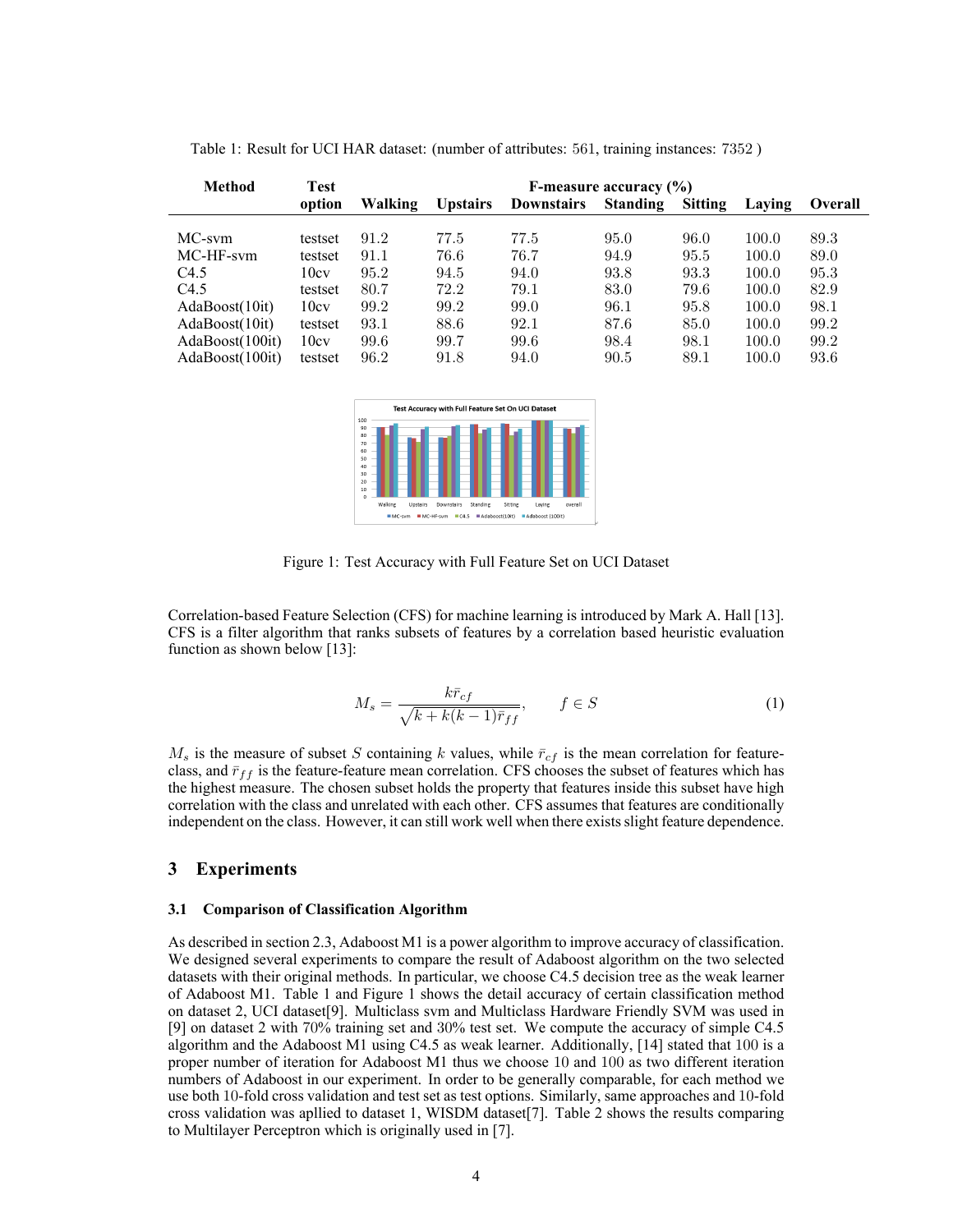

(a) 10 fold CV Accuracy with Selected Fea-(b) Test Accuracy with Selected Feature Set ture

Figure 2: 10 fold CV Accuracy and Test Accuracy with Selected Feature Set on UCI Dataset



Figure 3: Test and CV Accuracy Curve with Increasing Computation Time

#### **3.2 Result Comparison Before and After Feature Seletion**

It is very clear that in both datasets, Adaboost M1 outperformed other methods, especially with 100 iterations. But in dataset 2, with 561 attributes as input feature vector, the computation time for building model is relatively high, which is impossible to be used in real world application. Thus CFS feature selection method is employed to reduce feature dimension. After feature selection, same classification methods were tested with respect to time consumption and classification accuracy. Table 3 shows the comparison of classification time consumption of full feature dataset and selected feature dataset. It shows that running an additional time consuming feature selection algorithm is worthwhile for a complex method such as AdaBoost. The total time spent for feature selection and model building is nearly 10 times less than building model on full feature set. What's more important is the accuracy of selected feature set is comparable to that of full feature set. Table 4 shows the accuracy comparison of two feature sets. The accuracy of AdaBoost with 100 iterations on selected feature set only decreased less than 1%. Detailed accuracy results on selected feature set are listed in Figure 2 and Table 5.

#### **3.3 Proper Iterations on AdaBoost M1**

The feature selection nethod significantly reduced the computation complexity of AdaBoost algorithm. Since the iteration number of AdaBoost is very important and highly related to classification accuracy, choosing a proper iteration number with reasonable computation time is critical. Table 6 shows the comparison of test accuracy and 10 fold cross validation accuracy with different iteration numbers from 10 to 100. Figure 3 shows the relationship curve between accuracy and time cost. With increasing number of iteration, AdaBoost M1 does not have over fitting problem. Both test accuracy and cross validation accuracy increased with higher computation time and the highest accuracy occurs at the largest iteration number. Time consumption and accuracy tradeoff might be needed especially in mobile computing.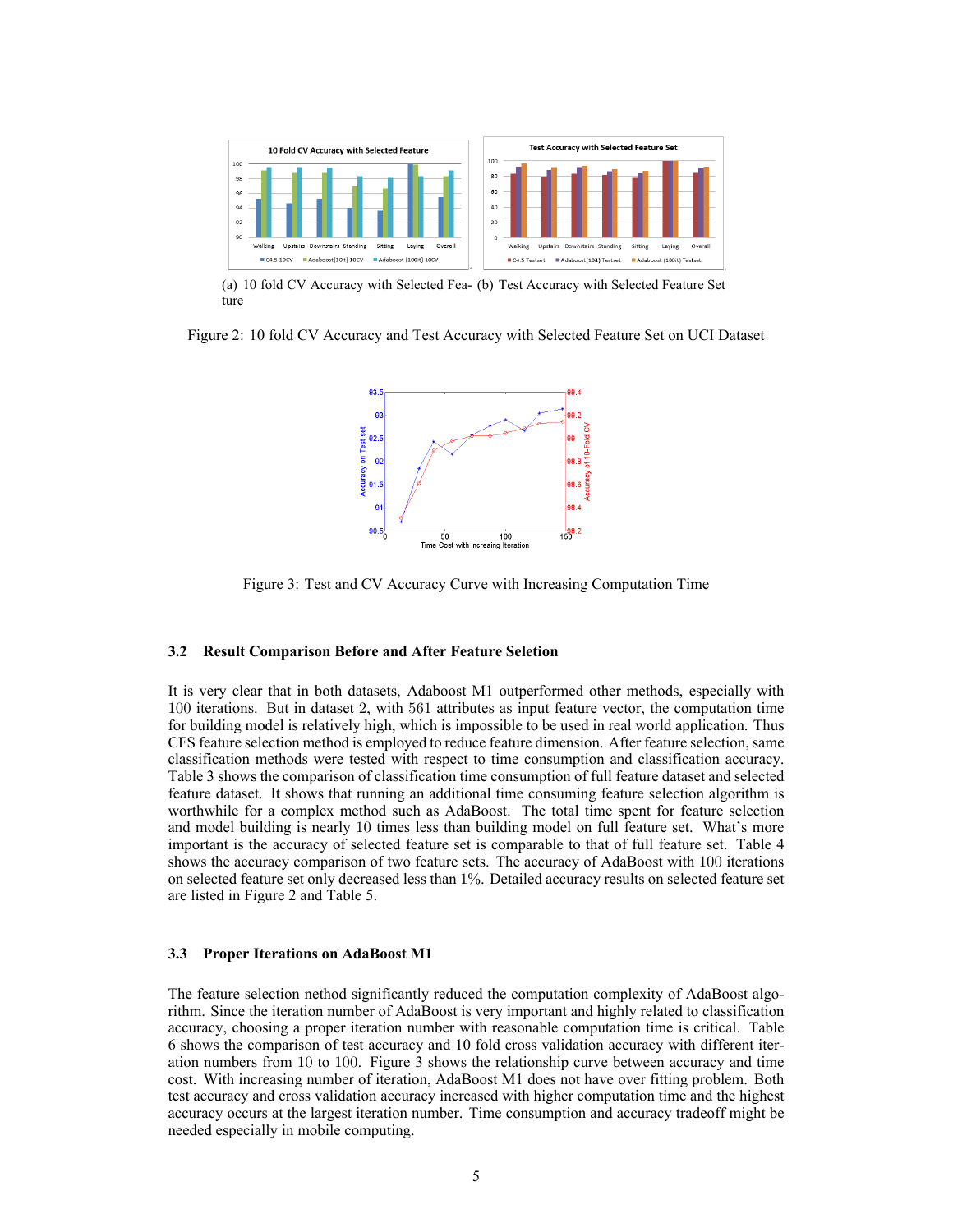| Table 2: Result for WISDM dataset: (number of attributes: 43, training instances: 5418) |  |
|-----------------------------------------------------------------------------------------|--|
|                                                                                         |  |

| <b>Method</b>            | Test<br>option | Walking | Jogging | <b>Upstairs</b> | F-measure accuracy $(\% )$<br><b>Downstairs</b> | <b>Sitting</b> | <b>Standing</b> | <b>Overall</b> | Model<br>build<br>time(s) |
|--------------------------|----------------|---------|---------|-----------------|-------------------------------------------------|----------------|-----------------|----------------|---------------------------|
| Multilayer<br>perceptron | 10cv           | 95.9    | 99      | 71.2            | 68.0                                            | 98.4           | 93.4            | 91.2           | 213.99                    |
| C <sub>4.5</sub>         | 10cv           | 94.6    | 95.8    | 68.0            | 65.7                                            | 97.5           | 97.2            | 89.3           | 1.27                      |
| AdaBoost                 | 10cv           | 97.8    | 98.6    | 80.9            | 77.8                                            | 98.2           | 95.9            | 94.0           | 8.02                      |
| AdaBoost(100it)          | 10cy           | 98.7    | 98.8    | 83.7            | 80.6                                            | 98.5           | 96.7            | 95.1           | 72.08                     |

Table 3: Time Consumption with Different Feature Sets

| <b>Method</b>    | <b>Test</b><br>option | Model build times(s)<br>with 561 features | Model build time(s)<br>with selected 50 features | Total time(s) of feature<br>selection and model build |
|------------------|-----------------------|-------------------------------------------|--------------------------------------------------|-------------------------------------------------------|
| C <sub>4.5</sub> | 10cv                  | 14.65                                     | 1.21                                             | 55.02                                                 |
| C4.5             | testset               | 14.65                                     | 1.21                                             | 35.60                                                 |
| AdaBoost         | 10cv                  | 172.78                                    | 13.34                                            | 74.25                                                 |
| AdaBoost         | testset               | 172.78                                    | 13.34                                            | 55.26                                                 |
| AdaBoost(100it)  | 10cv                  | 2080.41                                   | 147.38                                           | 255.68                                                |
| AdaBoost(100it)  | testset               | 2080.41                                   | 147.38                                           | 215.32                                                |

# **4 Conclusion**

This project presents experiments of Adaboost.M1 for smartphone-based human activity recognition. Detailed accuracy of Adaboost.M1 and several other methods was compared on two different datasets. In both datasets Adaboost.M1 outperformed commonly used classifiers. To further reduce the feature dimension and make the algorithm applicable, CFS based feature selection method was employed. The selected feature set have remarkable time efficiency along with comparable classification accuracy. Experiment was also performed to show that training with Adaboost.M1 was robust to overfitting.

#### **Contributions**

Rao explored AdaBoost M1 and CFS applied in WEKA. Yao did literature review and wrote the introduction. Weipu designed and performed experiments, gathered and processed experiment results.

#### **References**

[1] Minnen David & Tracy Westeyn & Daniel Ashbrook & Peter Presti & Thad Starner. (March-April2007) Recognizing soldier activities in the field. *In 4th International Workshop on Wearable and Implantable Body Sensor Networks (BSN 2007)*, pp. 236-241. Springer Berlin Heidelberg.

[2] Sanchez D. & Tentori M. & Favela J.. (March-April 2008) Activity Recognition for the Smart Hospital. *Intelligent Systems, IEEE*, vol.23, no.2, pp. 50,57.

[3] Duong T.V. & Bui H.H.& Phung D.Q.& Venkatesh S.. (June 2005) Activity recognition and abnormality detection with the switching hidden semi-Markov model. *Computer Vision and Pattern Recognition 2005, CVPR 2005, IEEE Computer Society Conference*, vol.1, pp. 838,845, vol.1, pp. 20-25

[4] Bulling Andreas & Ulf Blanke & Bernt Schiele. (2014) A tutorial on human activity recognition using body-worn inertial sensors. *ACM Computing Surveys (CSUR) 46*, no.3 (2014): 33.

[5] Foerster F. & Smeja M. & Fahrenberg J.. (September 1, 1999) Detection of posture and motion by accelerometry: a validation study in ambulatory monitoring. *Computers in Human Behavior*, Volume 15, Issue 5, pp. 571-583